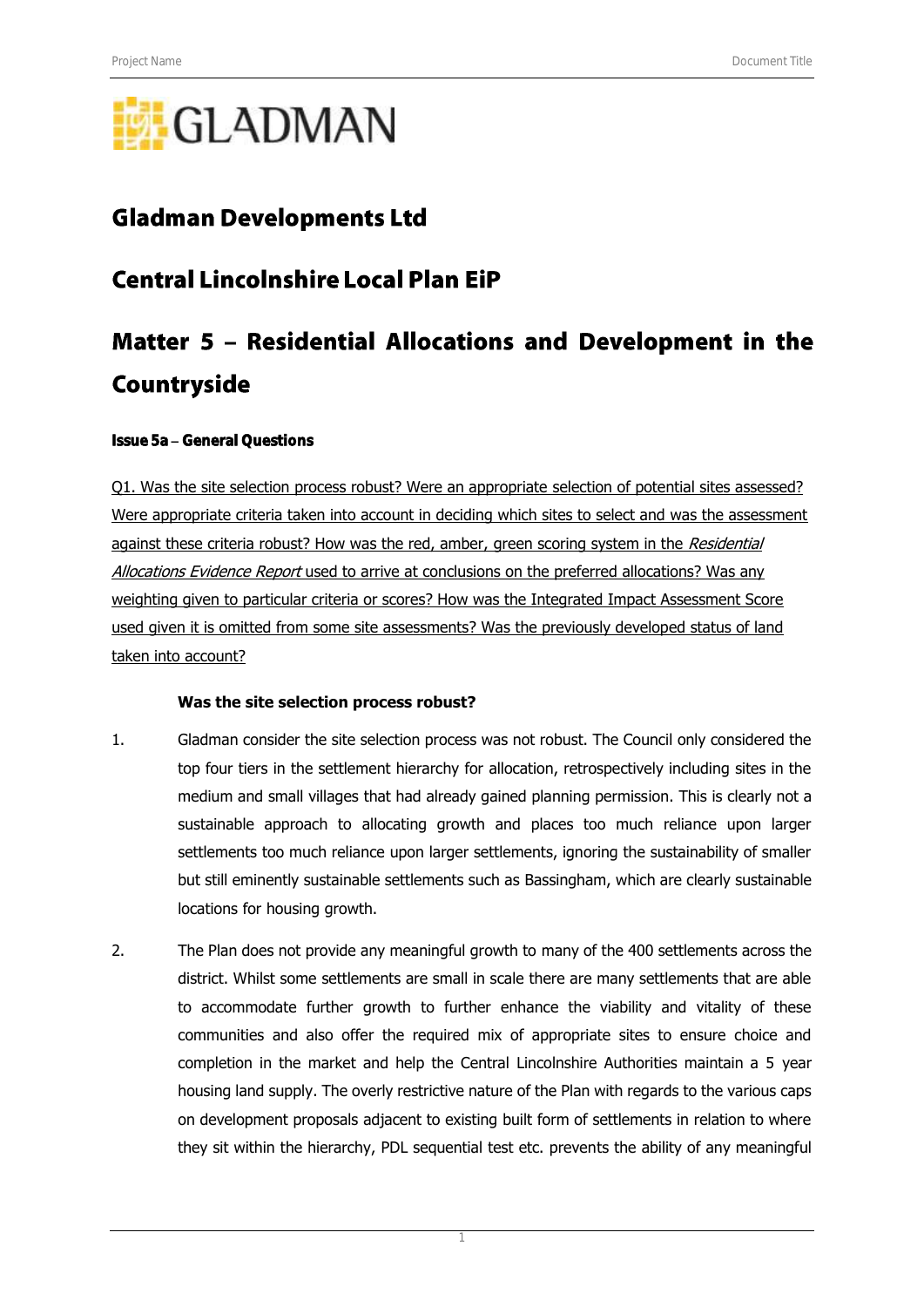growth being delivered in these areas to enhance and maintain the vitality of rural communities across the district.

- 3. Allocating growth in rural areas is important for maintaining the vitality of rural settlements within Central Lincolnshire, as set out in National Planning Policy and Guidance. §55 of the NPPF is clear that housing should be located where it will enhance or maintain the vitality of rural areas.
- 4. It is of fundamental importance that the settlement hierarchy and spatial distribution is revisited to provide a degree of contingency to help ensure the necessary scale of housing across Central Lincolnshire is delivered across the plan period.

#### **Were an appropriate selection of potential sites assessed?**

5. Gladman are concerned that the Council have placed too much reliance on the delivery of sites in the Large Villages and an insufficient amount in the medium and small villages. It is clear within national planning policy that sustainable development should be supported in rural areas. §55 of the NPPF states:

> "To promote sustainable development in rural areas, housing should be located where it will enhance or maintain the vitality of rural communities."

6. The PPG is also clear that:

"It is important to recognise the particular issues facing rural areas in term so housing supply and affordability, and the role of housing in supporting the broader sustainability of villages and smaller settlement. This is clearly set out in the National Planning Policy Framework, in the **core planning principles**, the section on supporting a prosperous rural economy and the section on housing."

"...all settlements can play a role in delivering sustainable development in rural areas" 1

- 7. Medium villages can take a greater role in the delivery of sustainable development across the rural area. Medium villages are likely to be relied upon by the smaller settlements for their provision of services and facilities. The methodology applied by the Council in determining the settlement hierarchy has not been consistently applied and as such has discounted the ability of sustainable growth being delivered in sustainable settlements such as Bassingham.
- 8. An example of this is the Council's approval of 35 dwellings at Whites Lane, Bassingham  $(14/1580$ /FUL, approved  $11<sup>th</sup>$  May 2016), and also, the scheme at Thurlby Road being

1

<sup>1</sup> Reference ID: 50-001-20160519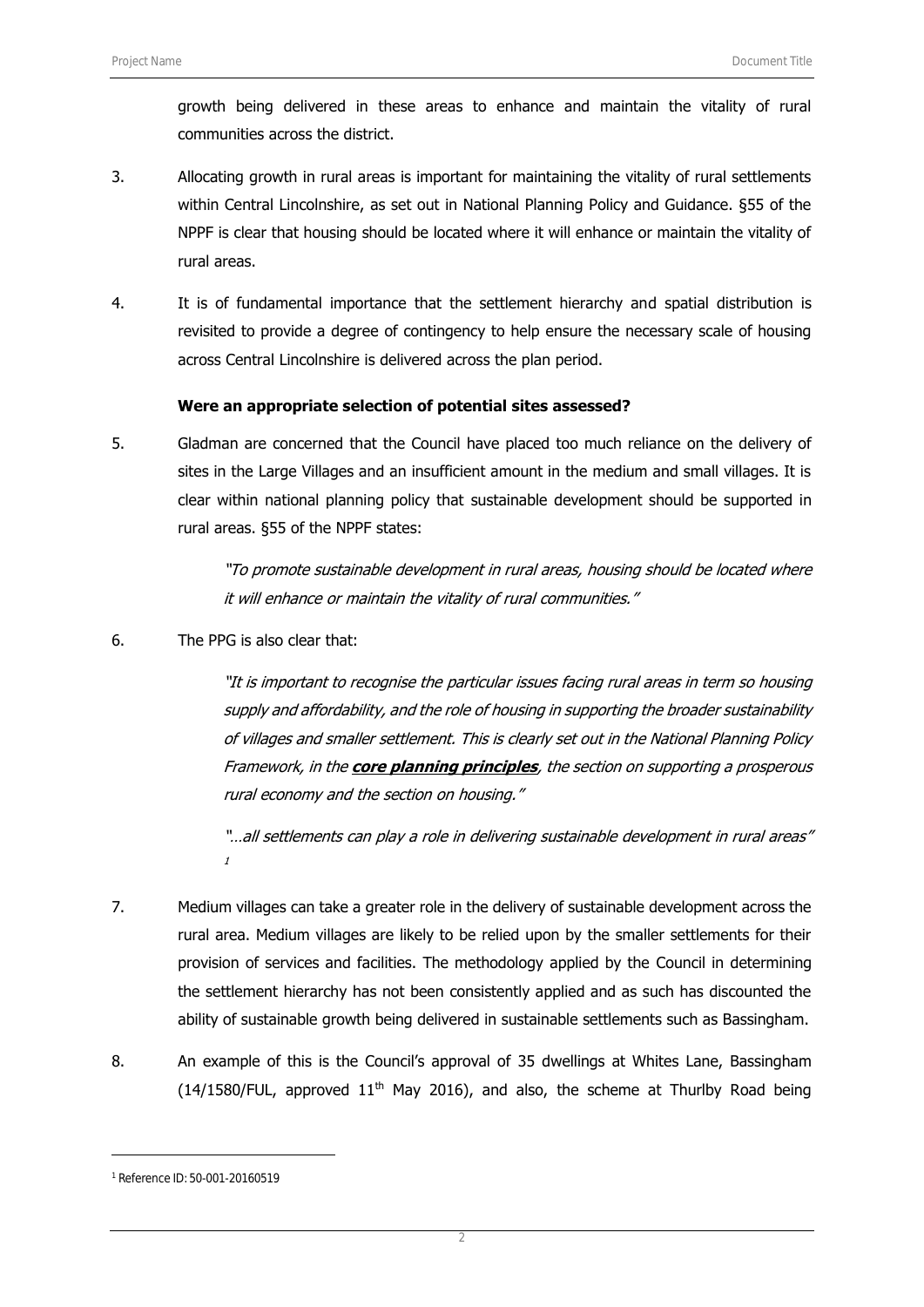recommended for approval on two separate occasions (once for up to 120 dwellings (14/1481/OUT) and once for up to 98 (15/0688/OUT)).

## **Were appropriate criteria taken into account in deciding which sites to select and was the assessment against these criteria robust?**

- 9. As considered further in subsequent questions, it is clear that the Council have not conducted a robust assessment of its preferred allocation sites. The red, amber, green scoring system is inconclusive and did not seem to have significant weight in the Council's decision making, and in some instances sites appear to have been discounted regardless of less significant impacts on the surrounding environment and existing communities in which they are proposed.
- 10. With regards to the distribution of growth, this is discussed in further detail in the Hearing Statement for Matter 3. This has also influenced whether the Council have allocated sites in particular settlements.

## **How was the red, amber, green scoring system in the Residential Allocations Evidence Report used to arrive at conclusions on the preferred allocations?**

- 11. From considering the Residential Allocations Evidence Report, Gladman submit that it is not always clear how the Council have reached their conclusions on the preferred allocations. The Residential Allocations Evidence Report does not discuss the methodology behind the red, amber, green scoring system, and what significance the score would have in determining whether a particular site is suitable. A number of the proposed allocations have several 'Red Indicators' yet have been taken forward, whilst other sites with less 'Red Indicators' were discounted from further consideration.
- 12. The report states:

"No individual score was used to dismiss a site outright, but each helped to build a picture of the suitability of each site.

Furthermore, planning officers and other consultees at each district were asked to provide professional opinions to help inform of any potential constraints or opportunities that may exist on each site."

13. Without being able to see the professional opinions of Council officers, it is unclear how the Council have reached sound conclusions on the allocations included within the plan. It is clear that the scoring system was not determinative in the Council's final conclusions, but the Council's decision making is not transparent.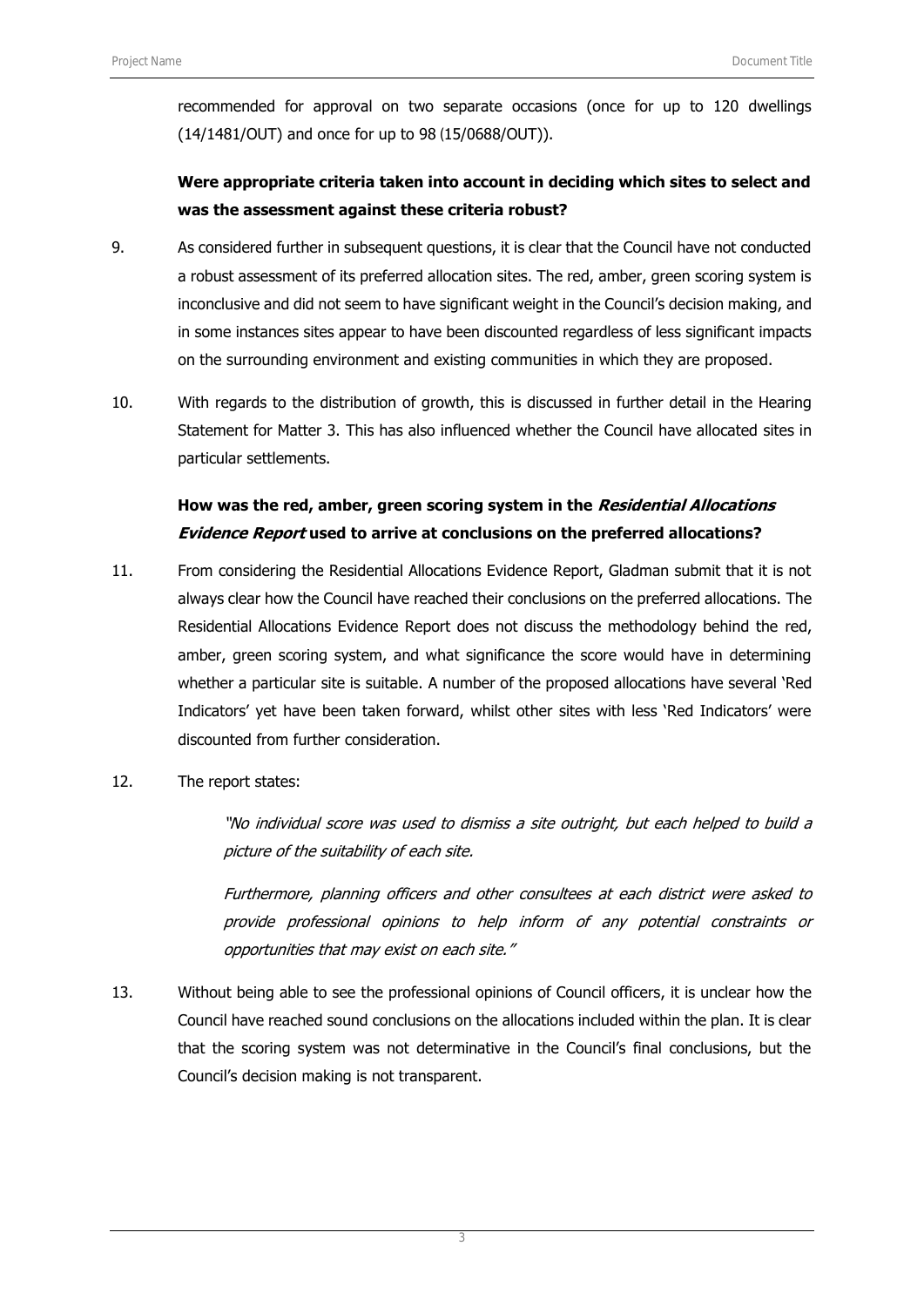#### **Was any weighting given to particular criteria or scores?**

- 14. Again, it is not clear how the Council have applied particular criteria in their decision making process. As an example, the Council's assessment of two sites in Waddington (CL4671 and CL1062) demonstrate inconsistency in the decision making of the Council.
- 15. It is clear that site CL4671 has scored red against far more criteria than site CL1062, and yet site CL1062 has been rejected from the site allocation process. Site CL1062 also has no significant negative effects, whereas site SK4671 scored red against the AONB or AGLV category. Clearly, the Council has come to its own conclusions seeking comments from its Officers, but we are unable to identify what these conclusions may have been and as such, it is not considered that the Council has provided sufficient information into how it has selected its sites and whether any weighting was given to particular criteria or scores. This is not a unique scenario in the evidence report.

#### **How was the Integrated Impact Assessment Score used given it is omitted from some site assessments?**

16. It is unclear from the Council's evidence base how the Integrated Impact Assessment Score has been taken into account. The Council's evidence base is also limited in its information regarding whether a site constitutes a reasonable alternative, and if not, the reasons why it should not be considered as one.

#### **Was the previously developed status of land taken into account?**

- 17. The Council have a sequential approach, in that brownfield sites within settlement boundaries come forward ahead of brownfield sites outside of defined settlement limits. Paragraph 111 of the Framework seeks to "encourage" the effective use of land through the re-use of land that has previously been developed. Greenfield sites outside of settlement boundaries follow these two approaches. Gladman contest that this is not a sound basis upon which to base a Local Plan.
- 18. A key objective of the Framework is to boost significantly the supply of housing. It also details the presumption in favour of sustainable development, neither of which restricts greenfield development in favour of brownfield land. It should be noted that there may be many instances where PDL is not suitable for development at a point in time and therefore should not be given priority over the delivery of developments on greenfield land that can readily come forward to assist in the delivery of the Councils' full OAN.
- 19. This is considered in more detail in Gladman's Hearing Statement regarding Matter 3.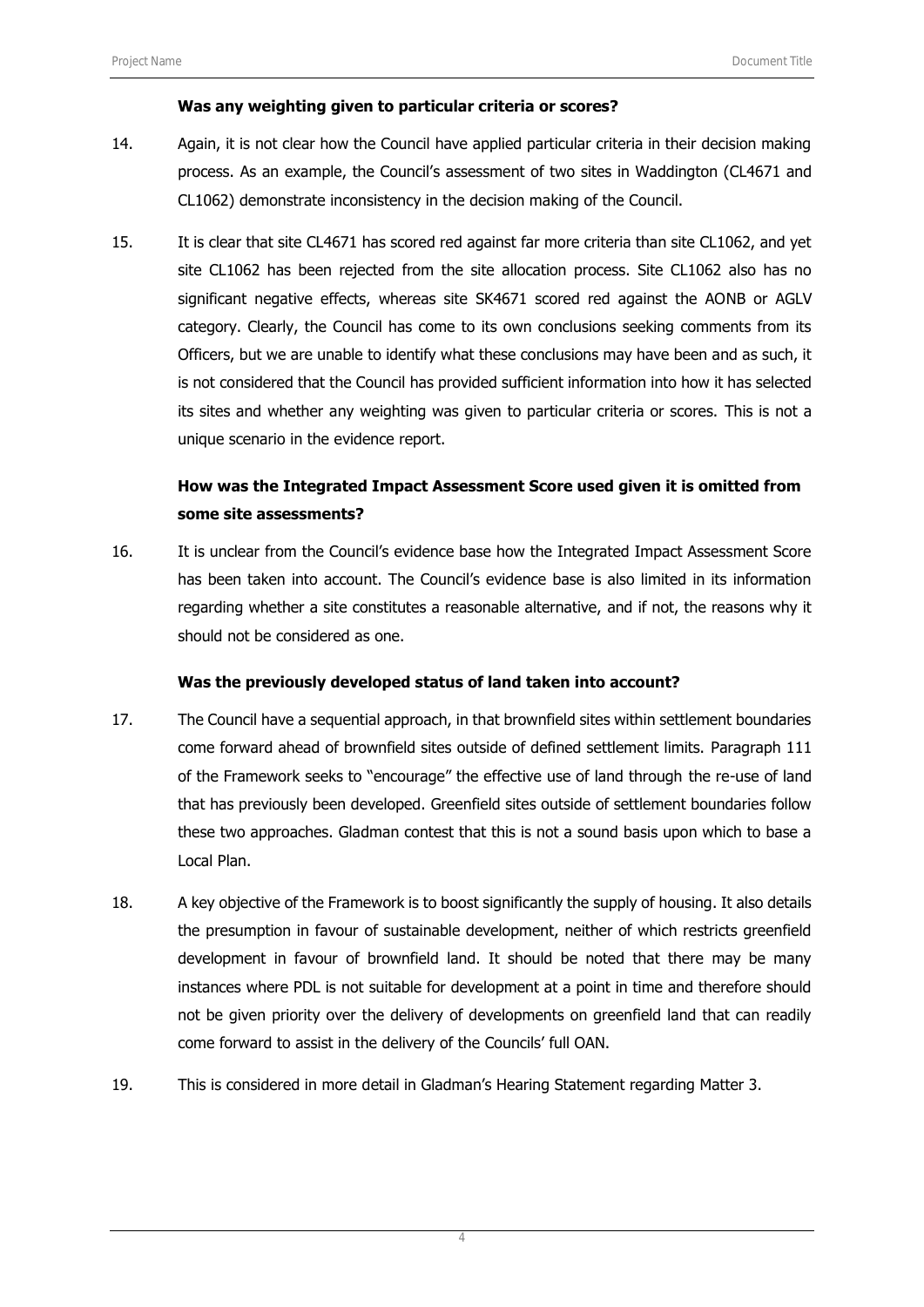#### Issue 5e Allocations in Medium and Small Villages

Q14 – Are the allocations in the Medium and Small Villages justified, effective and consistent with national policy?

- 20. Gladman support housing allocations in the medium and small villages, although would highlight that additional growth should be allocated to the most suitable medium and smaller villages. Enabling development to come forward in these settlements makes an important contribution to the overall housing requirement and provides flexibility over housing delivery should other sites not come forward in the required timescale or in the required numbers. This would give the Council more security over its five year housing land supply throughout the plan period.
- 21. The role of rural housing in supporting rural services and facilities should not be underestimated. PPG (Reference ID: 50-001-20140306) makes clear that 'a thriving rural community in a living, working countryside depends, in part, on retaining local services and community facilities such as schools, local shops, cultural venues, public houses and places of worship' and that 'rural housing is essential to ensure viable use of these local facilities.'
- 22. This approach is also consistent with §55 of the NPPF, which is clear that ' $To$  promote sustainable development in rural areas, housing should be located where it will enhance or maintain the vitality of rural communities.'

## **Q15 – Should the plan take a more comprehensive approach to providing allocations (say under 25 dwellings) in Medium and Small Villages commensurate with their size, role, function and accessibility to services?**

- 23. It is clear from the current allocations (and those proposed as part of MM/SC/7) to the medium and small villages that the Council consider there to be a greater capacity within settlements to accommodate a higher number of dwellings than 25.
- 24. This is clearly the case given recently approved applications within Central Lincolnshire for sites in excess of 25 dwellings, including the site at The Old Scrapyard, Stow Lane (Application ref: 130739, West Lindsey DC), approved on 10<sup>th</sup> February 2016 for 31 dwellings and a site at Rauceby Hospital, Greylees (Application ref: 15/0932/FUL, NKDC), approved 30<sup>th</sup> September 2015. Clearly in both of these cases the respective Councils concluded that there was limited harm to the existing settlements, but in any event the Framework will balance whether the sites are acceptable or not, and whether the benefits of new proposals in the Medium Villages outweigh the adverse impacts. This is also covered by the Council's own presumption policy.
- 25. Gladman do not consider there to be a need for a more comprehensive approach. It is clear from the Council's own evidence base that settlements, such as Bassingham, which has a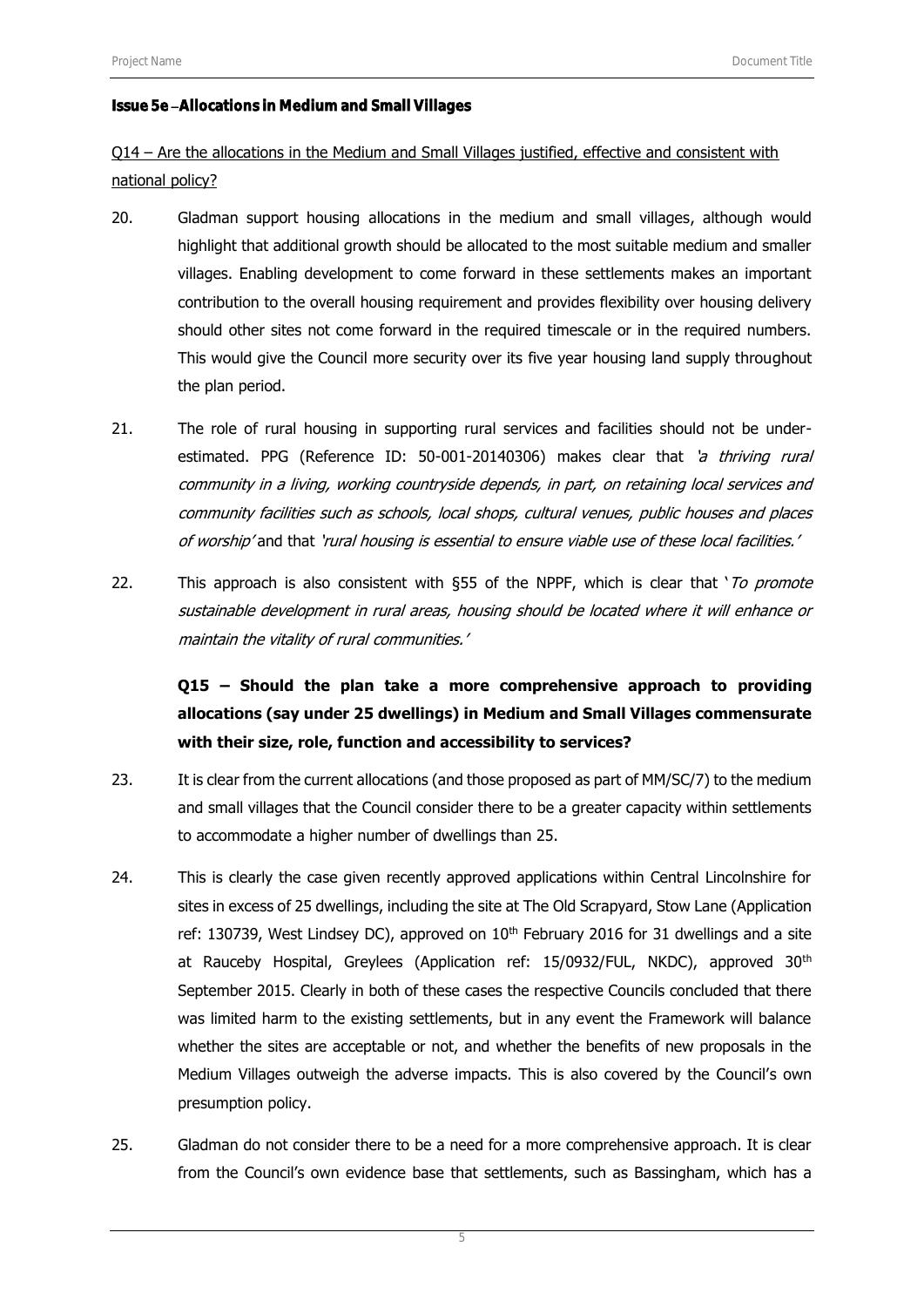convenience store, primary school and also employment provision are sustainable locations for growth. Gladman consider that Bassingham should instead be classified as a Large Village. It is located within the Lincoln Strategy Area which is to deliver a significant share of Central Lincolnshire's housing requirements over the plan period. It is a sustainable settlement and is capable of accommodating a high proportion of housing growth.

- 26. Bassingham does not appear to receive enough credit within the evidence base for the full range and diversity of provision within the settlement, which includes a doctor's surgery, a mobile library and a recently improved community hall. It is not listed as being within 5km of the key service centres of Lincoln, Sleaford and Gainsborough or the strategic employment centres allocated within the Local Plan. Several other settlements with similar credentials are classified as 'Large Villages', only being distinguished from Bassingham, it appears, by the number of dwellings they currently contain.
- 27. Again, this is discussed in the Officer's Report to committee for the two schemes at Thurlby Road, Bassingham recommended for approval (14/1481/OUT and 15/0688/OUT), and also the Officer's Report to committee for the scheme for up to 35 dwelling at land off Whites Lane, Bassingham (14/1580/FUL). Indeed, the Officer's Report for the scheme for up to 120 dwellings (14/1481/OUT) states:

"From the assessment methodology used in the 'Central Lincolnshire Settlement Hierarchy Study', it is apparent that Bassingham continues to have a range of the key services and facilities reflective of a second tier service village (i.e. in policy terms comparable to villages such as Bracebridge Heath, Waddington, Metheringham and Skellingthorpe), but with the exception of equivalent levels of public transport provision (see 'highways and transport' below). It appears that the relative paucity of bus service frequency serving Bassingham is a key factor in Bassingham's indicative settlement status in the preliminary draft Local Plan. However, in every other regard, the services and facilities present within the village would be well placed to serve and support development of the scale proposed (as required by the NPPF, paragraph 37)…"

28. The recognised lack of significant constraints and its demonstrably more sustainable status both point to the fact that, were it not for its population size, Bassingham would (and should) be higher up the settlement hierarchy. It ought to be classified as a Large Village, with a level of growth accordingly.

### **Q16 – Is it necessary to add additional allocations proposed through MM/SC/7? Is MM/SC/7 necessary to make the Local Plan sound?**

29. The Framework is clear that Local Planning Authorities should ensure choice and competition in the market for land. §47 is explicit that Local Planning Authorities should seek to "boost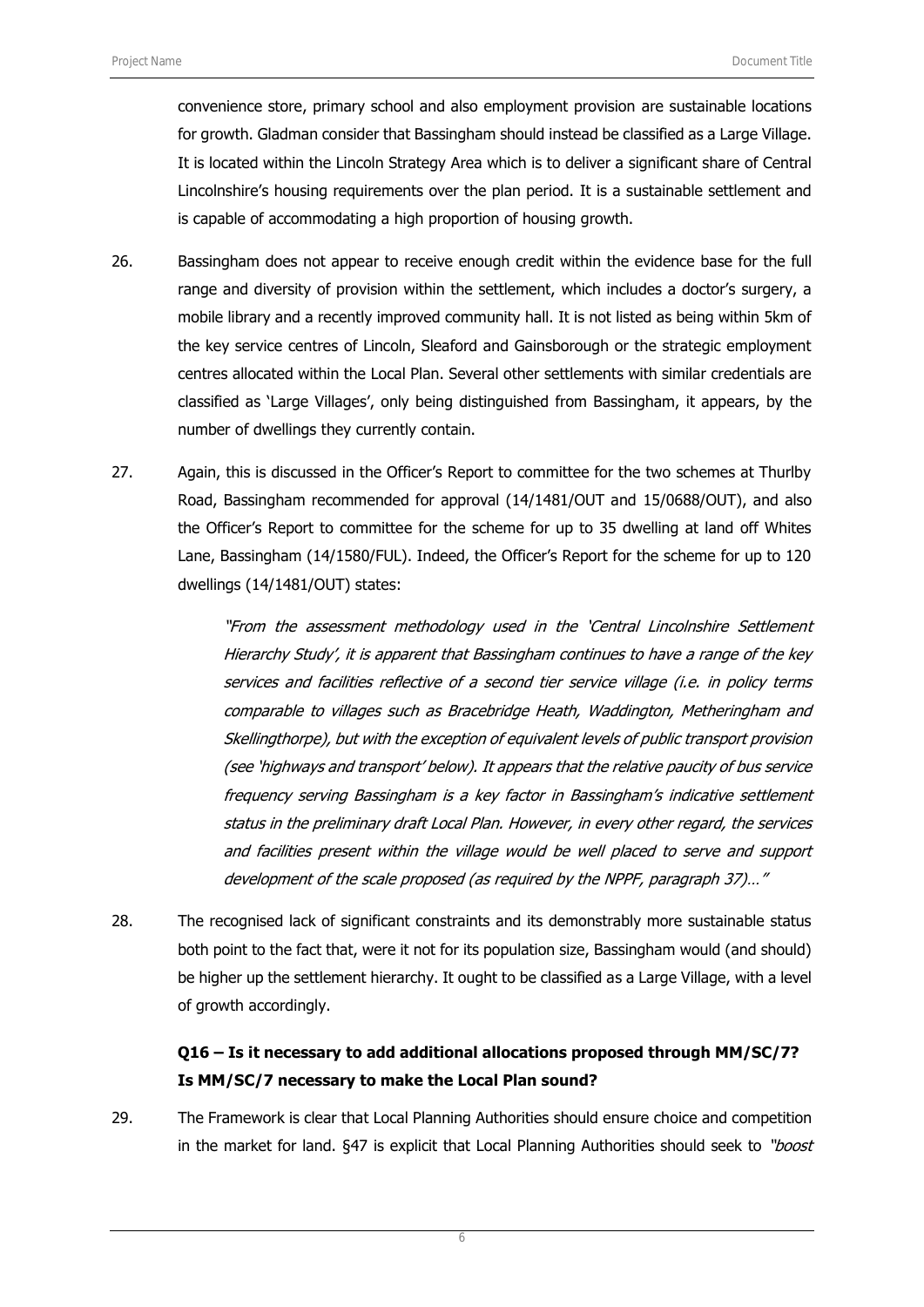significantly the supply of housing". The housing requirement, derived from the FOAN, is not, and should not be viewed as a ceiling to development.

- 30. Gladman consider the site it is promoting for residential use on land off Thurlby Road should be included as a residential allocation under this policy. A planning application has been submitted for this site (applications no. 14/1481/OUT), which is currently the subject of an appeal. A second application (15/0688/OUT) was also refused permission by North Kesteven District Council. In both cases North Kesteven planning officers have positively recommended the applications for approval and have raised no technical objections. The site is clearly suitable and does not suffer from any of the strategic constraints that would preclude its development. Gladman can confirm the site is available now, is deliverable now and is achievable, being able to make a significant contribution to the Local Planning Authority's five year housing land supply.
- 31. It is pertinent that the Council's own planning officers have twice found the proposed application to represent sustainable development, having recommended approval for both the application for up to 120 dwellings, and the subsequent 98 dwelling application.
- 32. The conclusions in the Officer's Report to committee are important:

"…The site is not within any of the statutory landscape designations noted in paragraph 115 of the NPPF, the planning weight must therefore be reduced, and the residual harm would be outweighed by demonstrable social and economic benefits and the strong presumption in favour of increased housing delivery in sustainable locations.

The site would be well served by existing services and facilities within the village that would meet a number of the day to day needs of residents, which are within adopted maximum walking distances. Bassingham is identified as a second tier service village in the saved Local Plan where the principle of extensions to the settlement are accepted through the Locational Strategy. The direction of residential extension, to the north of the village, accords with the commentary within the Council's LCA.

…Taking all material considerations into account, it is apparent that the development of the site would help satisfy and deliver across a wide range of the economic, social and environmental roles of sustainable development highlighted within the NPPF, notwithstanding the accepted degree of localised landscape harm. Overall it is considered that the proposal, with the suggested s106 obligations, and conditions, would constitute a sustainable form of development."

33. It is clear that the other site in Bassingham, in preference to Gladman's site at Thurlby Road, share many of the same characteristics. There is no clarity, therefore, as to why the proposed site at Thurlby Road was rejected in favour of the other allocated site (Land off Whites Lane,

7